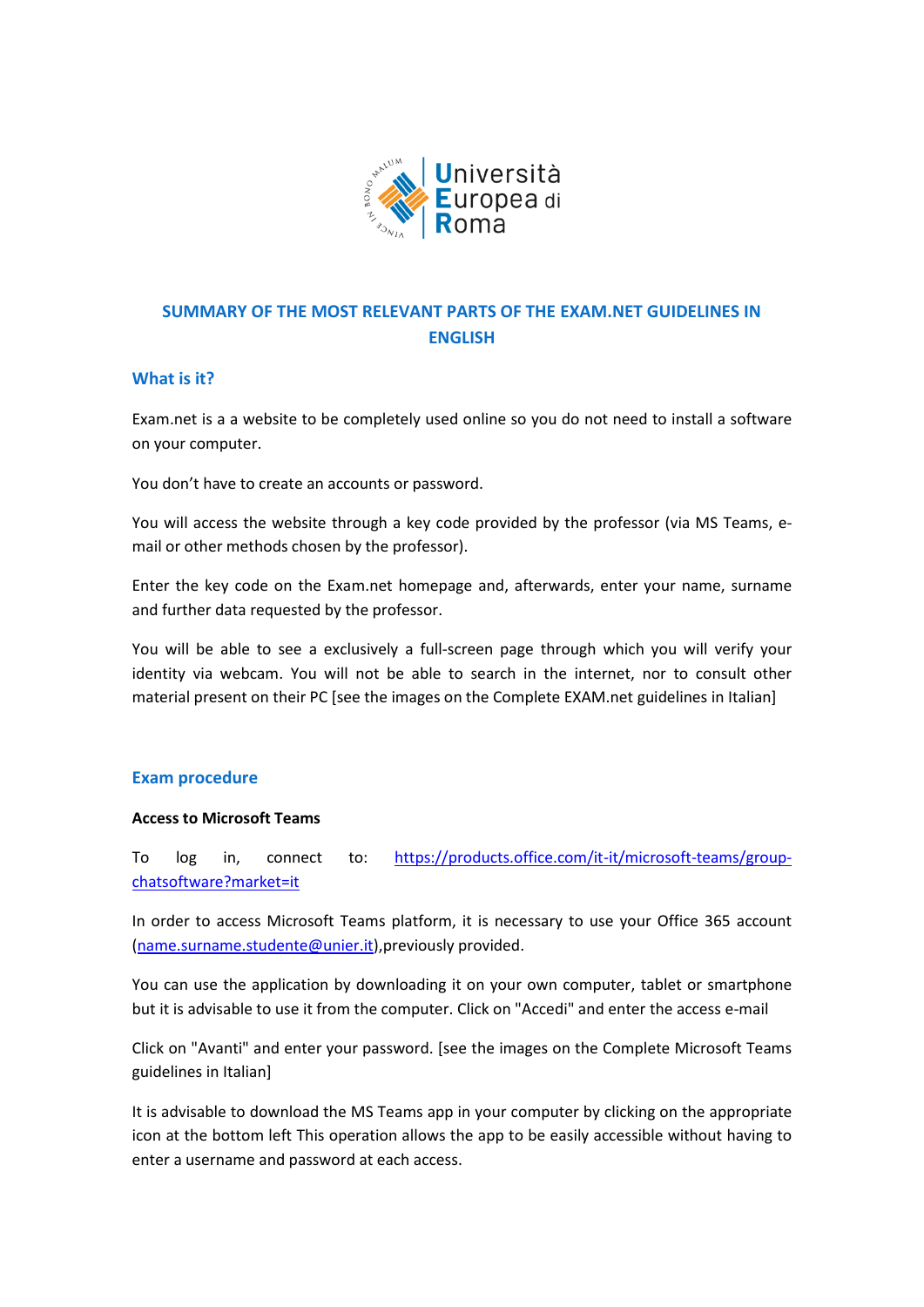Within the app, you will see only the teams you have been inserted. To participate in the exam, you must enter the "Nome del CDS Esami" (*Name of the exam Faculty*)(ex. Psicologia Esami) and access the channel "Esame COGNOME/I DEL/I DOCENTE/I" (*Exam Surname/s of the Professor/s)* (ex. Esame prof. Rossi).

If the corresponding course is taught by two professors, click on "INSEGNAMENTI MUTUATI Esami" team and the on the "Esame COGNOME/I DEL/I DOCENTE/I" channel (*Exam Surname/s of the Professor/s* channel) (Esame proff. Bianchi e Verdi)

# **Identification of the student**

At the beginning of the exam, the President of the Examination Board will inform all students to disable the microphone and webcam. The President will summon the student to be examined by calling him/her by name and surname. The called student will have to activate the microphone and webcam showing the face and a valid identification document.

While examining other students, it is recommended to turn off the microphone and webcam [see the images on the Complete Microsoft Teams guidelines in Italian].

# **Preliminary communications from the professor before the start of the written exam**

- 1. the Board might cancel the exam and require the student to take a recovery exam if:
	- the student leaves the webcam's reach.
	- the student communicates or tries to communicate with another person in the room.
	- the student uses or tries to use instruments or texts not authorized by the Board.
	- the Board identifies other person in the room.
- 2. The professor will ask all students to turn on the microphone and webcam within the MT Teams app and to keep them active for the complete duration of the written exam.
- 3. The professor will inform students that the failure to turn on the microphone and webcam during the exam will lead to its annulment.
- 4. The professor will also inform students that during the exam he/se will be able to call students by their name and surname, who will have to promptly respond "present" to the professor.
- 5. The student's failure to respond to the professor's call will lead to the exam annulment.
- 6. The professor will explain the students the security blocking system of Exam.net website if a student leaves the protected exam area.